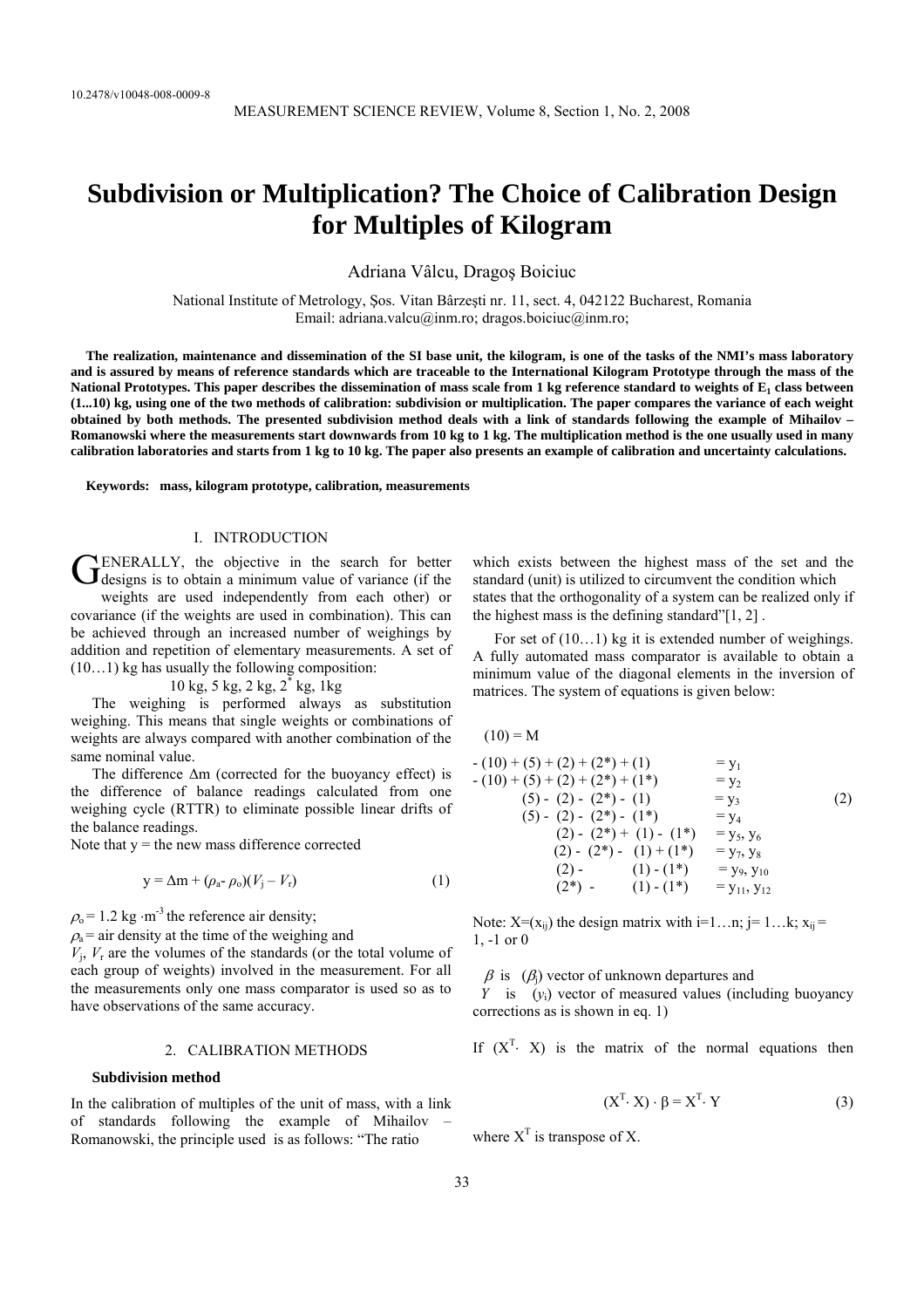(5) (2) (2<sup>\*</sup>) (1) (1)<sup>\*</sup>  
\n
$$
\begin{vmatrix}\n1 & 1 & 1 & 1 & 0 \\
1 & 1 & 1 & 0 & 1 \\
1 & -1 & -1 & -1 & 0 \\
0 & 1 & -1 & 1 & -1 \\
0 & 1 & -1 & -1 & 1\n\end{vmatrix}
$$
\n
$$
X = \begin{vmatrix}\n0 & 1 & -1 & 1 & -1 \\
0 & 1 & -1 & -1 & 1 \\
0 & 1 & 0 & -1 & -1 \\
0 & 1 & 0 & -1 & -1 \\
0 & 1 & 0 & -1 & -1\n\end{vmatrix}
$$
\n
$$
Y = \begin{vmatrix}\ny_1 + 10r \\
y_2 + 10r \\
y_3 \\
y_4 \\
y_5 \\
y_6 \\
y_7 \\
y_8 \\
y_9 \\
y_{10}
$$
\n
$$
\beta_5 \\
\beta_6 \\
\beta_7 \\
\beta_8 \\
\beta_9 \\
\beta_1 \\
\beta_2 \\
\beta_3 \\
\beta_4 \\
\beta_5 \\
\beta_6 \\
\beta_7 \\
\beta_8 \\
\beta_9 \\
\beta_1 \\
\beta_2 \\
\beta_3 \\
\beta_4 \\
\beta_5 \\
\beta_6 \\
\beta_7 \\
\beta_8 \\
\beta_9 \\
\beta_0 \\
\beta_1 \\
\beta_2 \\
\beta_3 \\
\beta_4 \\
\beta_5 \\
\beta_6 \\
\beta_7 \\
\beta_8 \\
\beta_9 \\
\beta_1 \\
\beta_2 \\
\beta_3 \\
\beta_4 \\
\beta_5 \\
\beta_6 \\
\beta_7 \\
\beta_8 \\
\beta_9 \\
\beta_1 \\
\beta_2 \\
\beta_3 \\
\beta_4 \\
\beta_5 \\
\beta_7 \\
\beta_8 \\
\beta_9 \\
\beta_1 \\
\beta_2 \\
\beta_3 \\
\beta_4 \\
\beta_5 \\
\beta_7 \\
\beta_8 \\
\beta_9 \\
\beta_0 \\
\beta_1 \\
\beta_2 \\
\beta_3 \\
\beta_4 \\
\beta_5 \\
\beta_7 \\
\beta_8 \\
\beta_9 \\
\beta_0 \\
\beta_1 \\
\beta_2 \\
\beta_3 \\
\beta_4 \\
\beta_5 \\
\beta_7 \\
\beta_8 \\
\beta_9 \\
\beta_0 \\
\beta_1 \\
\beta_2 \\
\beta_3 \\
\beta_4 \\
\beta_5 \\
\beta_7 \\
\beta_8 \\
\beta_9 \\
\beta_0 \\
\beta_1 \\
\beta_2 \\
\beta_3 \\
\beta_4 \\
\beta_5 \\
\beta_7 \\
\beta_8 \\
\beta_9 \\
\beta_0 \\
\beta_1 \\
\
$$

Starting from " $y_5$ " the measurements were repeated two times.

 To convert the natural system into an orthogonal one, the following statement was taken into account: "an orthogonal system of equation of condition can be formed only if the defining weight that is included into the system has the largest mass" [2].

 For this reason, the preliminary equation of definition (10) = M has been introduced into the system of equations. In calibration of multiples, the role of "M" is assigned to different mass: for the largest mass and for the lowest one [2]. It is assumed that the mass of (10) weight defines a temporary mass unit "r", where  $(10) = M = 10r$  and the other weights are expressed [2]. From the system of normal equations the next normal equation in (1) kg is used:

$$
10(1) = 10r + N_1
$$
 (5)

 $N_1$  represents the sum of measured values in which the 1 kg reference (1) is involved and has the form:

$$
N_1 = y_1 - y_3 + y_5 + y_6 - y_7 - y_8 - y_9 - y_{10} - y_{11} - y_{12}
$$
 (6)

 The value of (1) kg reference standard is known from previous calibration; its value is introduced in eq.5. Further, "r" and weight  $(10) = 10r$  can be computed. The value of  $(10)$ kg is used to start the calculation of the other weights. The least squares solutions take the well-known form:

$$
\langle \beta \rangle = (X^T \cdot X)^{-1} \cdot X^T \cdot Y \tag{7}
$$

 $(X<sup>T</sup>· X)<sup>-1</sup>$  is termed the inverse of  $(X<sup>T</sup>· X)$  and has the next form:

$$
(XT \cdot X)^{-1} = \begin{bmatrix} 0.25 & 0 & 0 & 0 & 0 \\ 0 & 0.1 & 0 & 0 & 0 \\ 0 & 0 & 0.1 & 0 & 0 \\ 0 & 0 & 0 & 0.1 & 0 \\ 0 & 0 & 0 & 0 & 0.1 \end{bmatrix}
$$
 (8)

#### **Analysis of variances for subdivision method**

Taking into account that the weight "10r" has been used as the "temporary" standard, the mass of which is known in terms of (1), it is necessary to propagate the uncertainty of " $10r$ " to the remaining weights. From eq. (5) results [1]:

$$
varr = var(1) + (\frac{1}{10})^2 \cdot var N_1
$$
 (9)

Where var  $N_1$ = 10·s<sup>2</sup> ("s" being calculated according to eq. $(15)$ ).

The formula for var (10) is therefore

$$
var(10) = 102 var r
$$
 (10)

Having the variance of "r", from the normal equations, one may calculate the remaining variances for the other weights. For example:

var (5) = 25·var r + 
$$
(1/4)^2
$$
·var N<sub>5</sub> =25·var r +0.25·s<sup>2</sup>  
with var N<sub>5</sub> =4·s<sup>2</sup> (11)

var (2) = 4var r + 
$$
(1/10)^2
$$
 var N<sub>2</sub> = 4var r +0.1·s<sup>2</sup>  
with var N<sub>2</sub>= 10·s<sup>2</sup> (11')

var  $(1^*)$  = var r +  $(1/10)^2$ ·var  $N^*$ <sub>1</sub> = var r+0.1·s<sup>2</sup> with var  $N^* = 10.5^2$  $(11")$ 

#### **Multiplication method**

The system of equations contains the same measurements combination of weights as is shown in the subdivision method, the difference being that the measurements start from the smallest mass up to the largest one [3].The value of (1) kg reference standard is known from previous calibration.

*"X*", β and *Y* have the same signification as is shown above.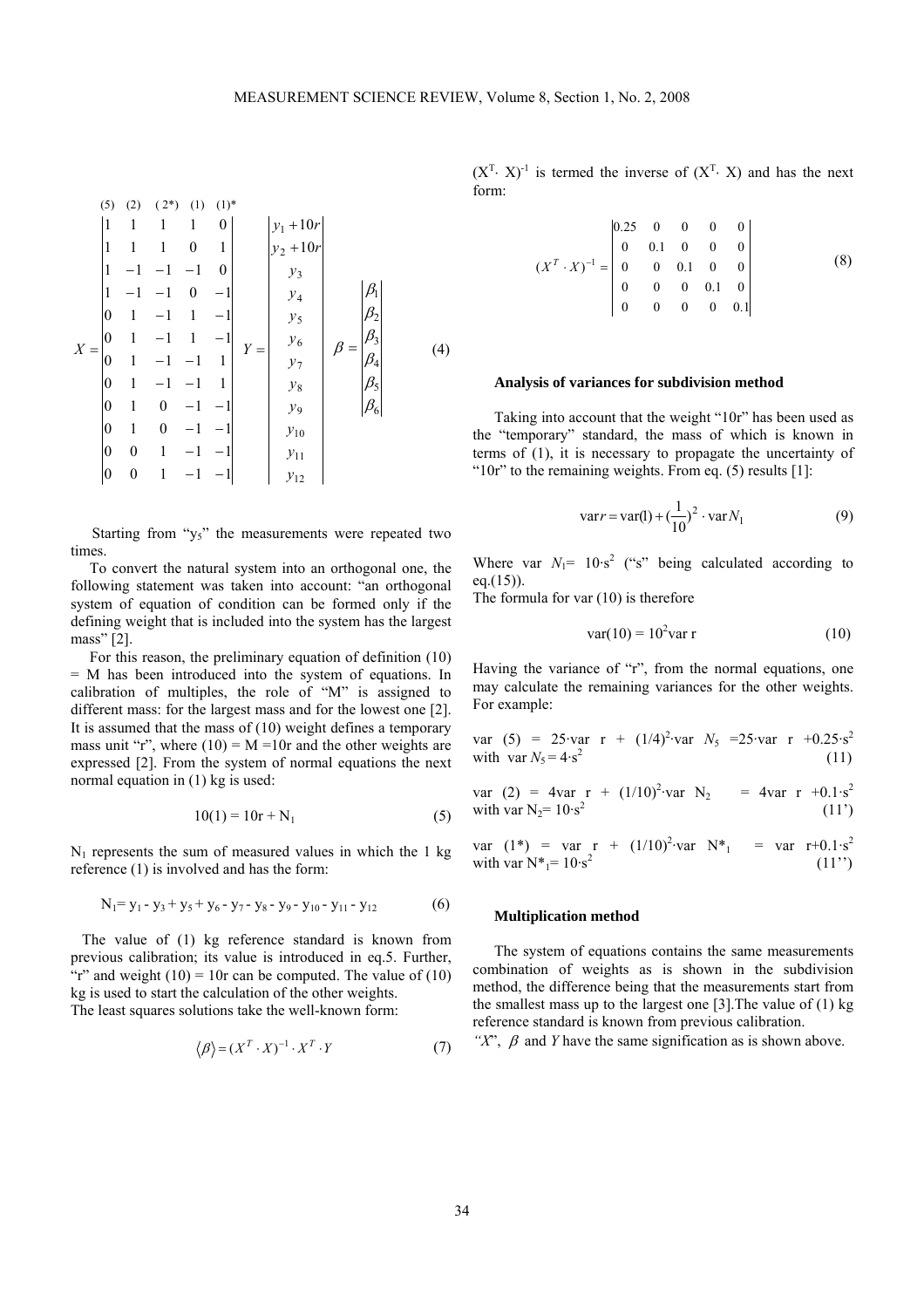$$
X = \begin{bmatrix}\n-1 & -1 & 1 & 0 & 0 & 0 \\
-1 & -1 & 1 & 0 & 0 & 0 \\
-1 & -1 & 0 & -1 & 0 & 0 \\
-1 & -1 & 1 & -1 & 0 & 0 \\
1 & -1 & 1 & -1 & 0 & 0 \\
-1 & 1 & 1 & -1 & 0 & 0 \\
-1 & 1 & 1 & -1 & 0 & 0 \\
-1 & 0 & -1 & -1 & -1 & 1 \\
0 & -1 & -1 & -1 & -1 & -1 & 1\n\end{bmatrix}\n\begin{aligned}\ny_1 \\
y_2 \\
y_3 \\
y_4 \\
y_5 \\
y_6 \\
y_7 \\
y_8 \\
y_8 \\
y_9 \\
y_9 \\
y_1 \\
y_0\n\end{aligned}
$$
\n
$$
\beta = \begin{bmatrix} \beta_1 \\ \beta_2 \\ \beta_3 \\ \beta_4 \\ \beta_5 \\ \beta_6 \\ \beta_6 \\ y_7 \\ y_9 \\
y_1 \\ y_0\n\end{bmatrix}
$$
\n(12)

The least squares solutions are calculated as is shown in eqn. 7. The inverse of  $(X<sup>T</sup>· X)$  has the next form:

$$
(XT \cdot X)-1 = \begin{bmatrix} 0 & 0 & 0 & 0 & 0 & 0 & 1 \\ 0 & 0.20 & 0.20 & 0.20 & 0.50 & 1.00 & 1 \\ 0 & 0.20 & 0.5 & 0.40 & 1.00 & 2.00 & 2 \\ 0 & 0.20 & 0.40 & 0.50 & 1.00 & 2.00 & 2 \\ 0 & 0.50 & 1.00 & 1.00 & 2.75 & 5.00 & 5 \\ 0 & 1.00 & 2.00 & 2.00 & 5.00 & 10.00 & 10 \\ 1 & 1 & 2 & 2 & 5 & 10 & 0 \end{bmatrix}
$$
(13)

The last column and row contains the factor  $h = m_{\beta}/m_r$ , the ratios between the nominal values of the unknown weights  $(m_{\beta i})$  and one of the reference  $(m_r)$ .

#### **Analysis of variances for multiplication method**

If the adjusted mass difference of the weighing equations is  $\langle Y \rangle = X \cdot \langle \beta \rangle$  the residual for each equation is calculated as follows:

$$
\langle e \rangle = res_i = Y - \langle Y \rangle \tag{14}
$$

The standard deviation "s" of the observations is calculated by:

$$
s = \sqrt{\frac{1}{V} \sum_{i=1}^{n} res_i^2}
$$
 (15)

The residuals "res." are the elements of the vector  $\langle e \rangle$ ; " $v$ " = n-k represents the degrees of freedom

("n –k" is the difference between the number of performed observations and the number of the unknown).

The variance – covariance matrix for  $\langle \beta \rangle$  is given by

$$
V_{\beta} = s^2 (X^T \cdot X)^{-1}
$$
 (16)

The diagonal elements of  $V_\beta$  are the variances on the values of the solutions  $\langle \beta \rangle$ . The off-diagonal elements of the matrix give the covariance between the weights. The uncertainty of type A for a particular weight is given by:  $u_{A(Bj)} = s\sqrt{c_{ij}}$ ,

where the diagonal elements of the matrix  $(X<sup>T</sup>· X)<sup>-1</sup>$  are denoted *c*ij .The complete variance of a particular unknown weight will be:

$$
var_{(\beta j)} = s^2 \cdot c_{ij} + h_j^2 \cdot u_{mr}^2
$$
 (17)

#### 3. PRACTICAL EXAMPLE

*Equipment*: A comparator CC10000 U-L – Sartorius was used for all comparisons and consequently the observations are of the same accuracy. Comparison weighing was carried out completely automatically and measurement data were gathered, evaluated and recorded.

A precise "climate station" system YCM02C was used for an accurate determination of air density. This system consists of a data collection unit with a built-in power supply, a precision sensor for barometric pressure, an electrical aspiration psychrometer, and data evaluation software for installation in a PC. Technical requirements for YCM02C are: Temperature: measuring range: (0...40)°

Readability:  $0.01 \text{ K}$  U (k=2) :  $0.1 \text{ K}$ Relative humidity: Measuring range: (0...100) %

Resolution :  $0.1\%$  U (k=2) : 1.0 % Barometric pressure: Measuring range: (35...1310) hPa

Readability :  $0.1$  hPa  $U (k=2)$  :  $0.25$  hPa From the air parameters, the air density is calculated using the equation recommended by the CIPM.

*Standards and results*: For the calibration, as the known mass is used 1 kg reference standard having the value determined by a direct comparison against the National Prototype No 2. The result of this comparison (conventional mass) was:  $m_r = 0.9999999974 \text{ kg}$  with  $U(m_r) = 0.048 \text{ mg}$  (k=2). The observed mass differences *Y* (with buoyancy corrections) are given below. The vector  $\langle \beta \rangle$  with the unknown masses, calculated according to equations (7) described above, gives the same results for both methods:

## **For subdivision method**

$$
Y = \begin{bmatrix} -2.6279 \\ -2.6021 \\ 0.6119 \\ -0.0708 \\ -0.0818 \\ 0.0029 \\ 0.5841 \\ 0.6033 \\ 0.6194 \\ 0.6347 \end{bmatrix} \quad \langle \beta \rangle = \begin{bmatrix} 10kg + 5.59mg \\ 5kg + 1.78mg \\ 2kg + 0.58mg \\ 2*kg + 0.58mg \\ 1*kg + 0.01mg \\ 1*kg + 0.01mg \end{bmatrix}
$$